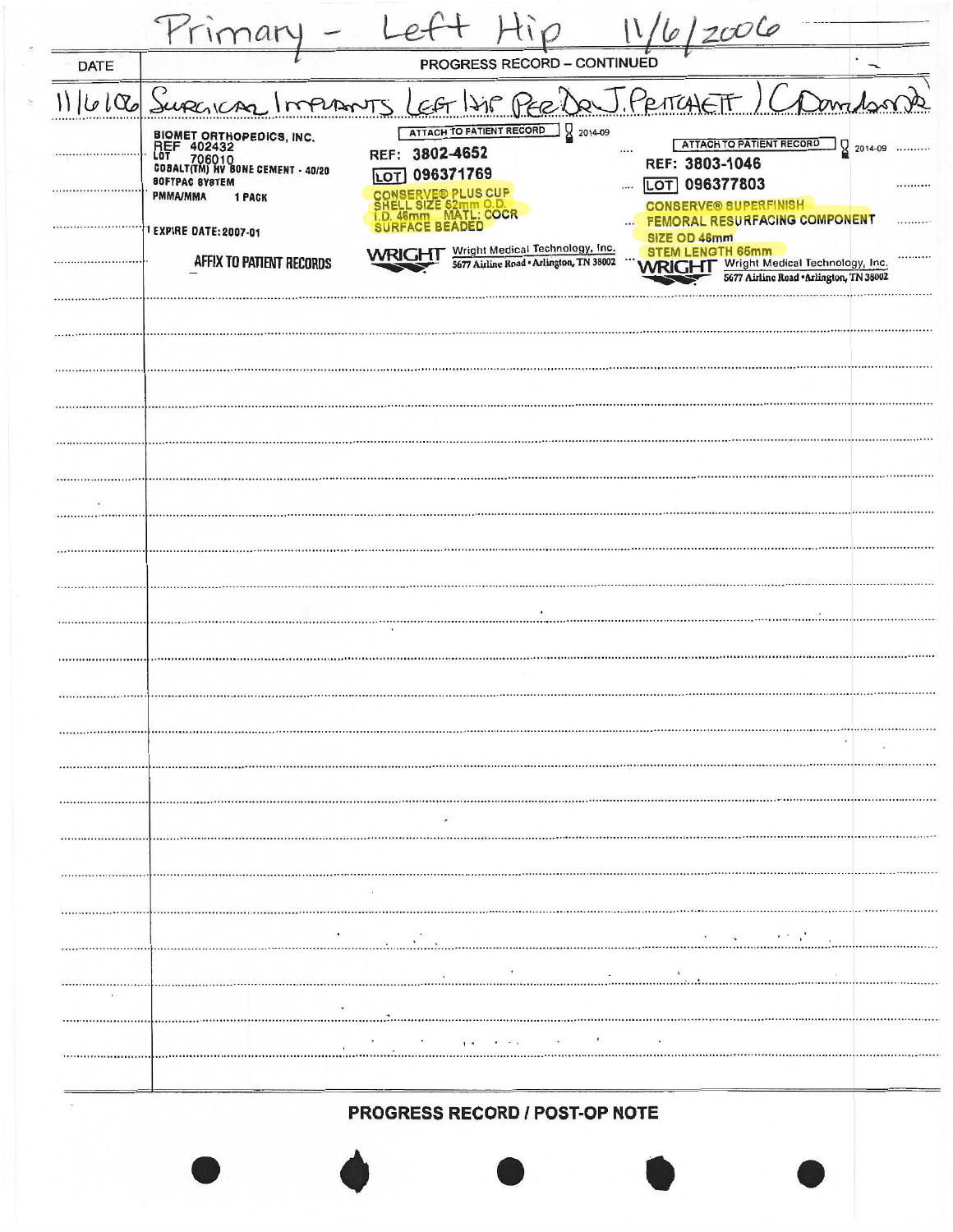# **SUMMARY OF SAFETY AND EFFECTIVENESS DATA (SSED)**

## I. GENERAL INFORMATION

Device Generic Name:  $\qquad \qquad$  Prosthesis, Hip, Semi-constrained, Resurfacing Metal/Metal hybrid fixation

Device Trade Name: CONSERVE® Plus Total Resurfacing Hip System

Applicant's Name and Address: **Wright Medical Technology**, Inc.

5677 Airline Road Arlington, TN 38002

Date of Panel Recommendation: None

Premarket Approval Application (PMA) Number: P030042

Date of FDA Notice of Approval: November 3, 2009

Expedited: Granted expedited review status on March 30, 2004 because total hip systems with a resurfacing femoral component and a metal-on-metal articulation may offer advantages in safety and<br>effectiveness over existing alternatives; such as, the preservation of femoral bone stock during implantation as compared to metal-on-metal total hip systems and a decrease in adverse tissue reaction due to particulate wear debris as compared to metal-on-polyethylene resurfacing hip systems.

## I!. INDICATIONS **FOR USE**

 $\sim$  3.

The CONSERVE® Plus Total Resurfacing Hip System is a single use device intended for hybrid fixation utilizing: cemented femoral head component and cementless acetabular component. The CONSERVE® Plus Total Resurfacing Hip System is intended for use in resurfacing hip arthroplasty for reduction or relief of pain and/or improved hip function in skeletally mature patients. having the following conditions:

- \* Non-inflammatory arthritis (degenerative joint disease) such as osteoarthritis, traumatic arthritis, avascular necrosis, or dysplasia/developmental dislocation of the hip (DDH), or
- $\bullet$ Inflammatory arthritis such as rheumatoid arthritis.

The CONSERVE® Plus Total Resurfacing Hip System is intended for patients who, due to their relatively younger age or increased activity level, may not be suitable for traditional total hip arthroplasty due to an increased possibility of requiring future ipsilateral hip joint revision.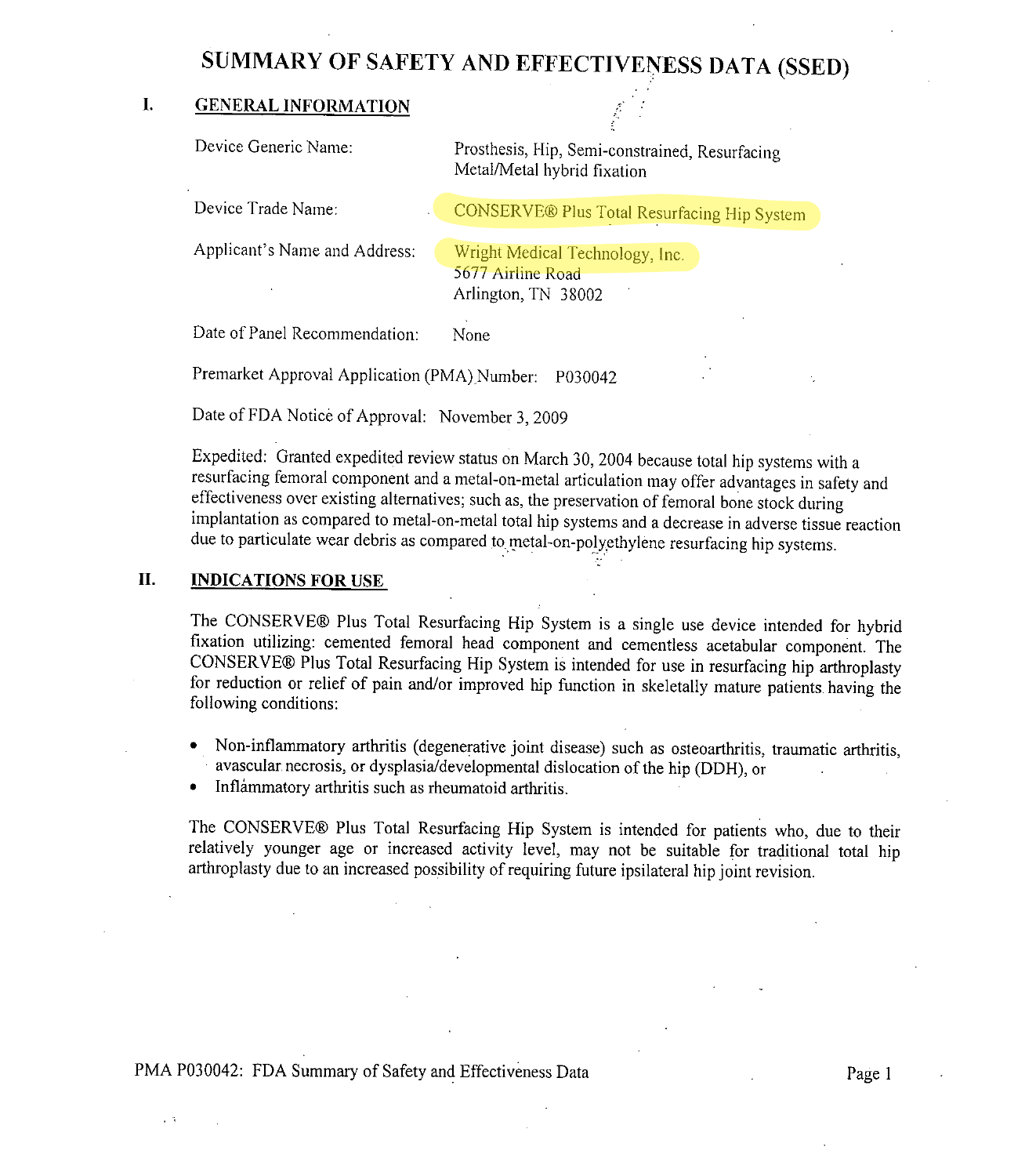The design features of the CONSERVE® Plus Resurfacing Femoral Component are as follows:

- \* Manufactured from Cast Cobalt Chrome Alloy conforming to ASTM F75<sup>1</sup>.
- \* Offered in a range of outer diameters from 36mm to 54ram in 2mm increments.
- \* The articulating surface of the implants is superfinished to insure form tolerance and a fine surface finish.
- \* The undersurface of the femoral component has a "glass-bead" blasted surface finish (125 Ra Max) and contains a shallow circumferential undercut band at the head's equator.
- A tapered stem geometry.

The design features of the CONSERVE® Plus Acetabular Shells are summarized below:

- \* Manufactured from Cast Cobalt Chrome Alloy conforming to ASTM F75.
- \* Porous coated with Cobalt Chrome Alloy sintered beads conforming to ASTM F1377.
- \* The articulating surface of the implants is superfinished to insure form tolerance and a fine surface finish.
- \* Available Sizes: 36mm ID/46mm OD to 54mm ID/64mm OD in 2mm increments.

## Sizing and System Compatibility

The correct selection of the prosthesis is extremely important. The potential for success in total hip resurfacing arthroplasty is increased by selection of the proper size of the prosthesis. Total hip resurfacing prostheses require careful seating and adequate bone support.

| CONSERVE® Plus Total Resurfacing Hip System Sizing and System Compatibility |                                                                                   |  |  |  |  |  |
|-----------------------------------------------------------------------------|-----------------------------------------------------------------------------------|--|--|--|--|--|
| Femoral Component<br>(Nominal Outer Diameter)                               | Acetabular Component<br>(Nominal Inner Diameter/ Nominal Outer Diameter of shell) |  |  |  |  |  |
| 36mm                                                                        | 36mm ID/46mm OD                                                                   |  |  |  |  |  |
| 38 <sub>mm</sub>                                                            | 38mm ID/48mm OD                                                                   |  |  |  |  |  |
| 40 <sub>mm</sub>                                                            | 40mm ID/50mm OD                                                                   |  |  |  |  |  |
| 42mm                                                                        | 42mm ID/52mm OD                                                                   |  |  |  |  |  |
| 44mm                                                                        | 44mm ID/54mm OD                                                                   |  |  |  |  |  |
| $46$ mm                                                                     | 46mm ID/56mm OD                                                                   |  |  |  |  |  |
| 48mm                                                                        | 48mm ID/.58mm OD                                                                  |  |  |  |  |  |
| 50 <sub>mm</sub>                                                            | 50mm ID/60mm OD                                                                   |  |  |  |  |  |
| 52mm                                                                        | 52mm ID/62mm OD                                                                   |  |  |  |  |  |
| 54mm                                                                        | 54mm ID/64mm OD                                                                   |  |  |  |  |  |

The femoral heads are compatible with the following acetabular components:

## **VI. ALTERNATIVE PRACTICES AND PROCEDURES**

There are several other alternatives for the reduction or relief of pain and/or improved hip function including:

- Non-surgical treatment (e.g., reduced activity, medications, physical therapy) or no treatment at all;
- \* Other commercially available total hip replacement devices. Commonly used implant bearing materials for total hip arthroplasty include metal on ultra-high molecular weight polyethylene (UHMWPE), ceramic on UHMWPE, metal on metal, and ceramic on ceramic. Total hip replacement devices are implanted by either cemented or uncemented techniques;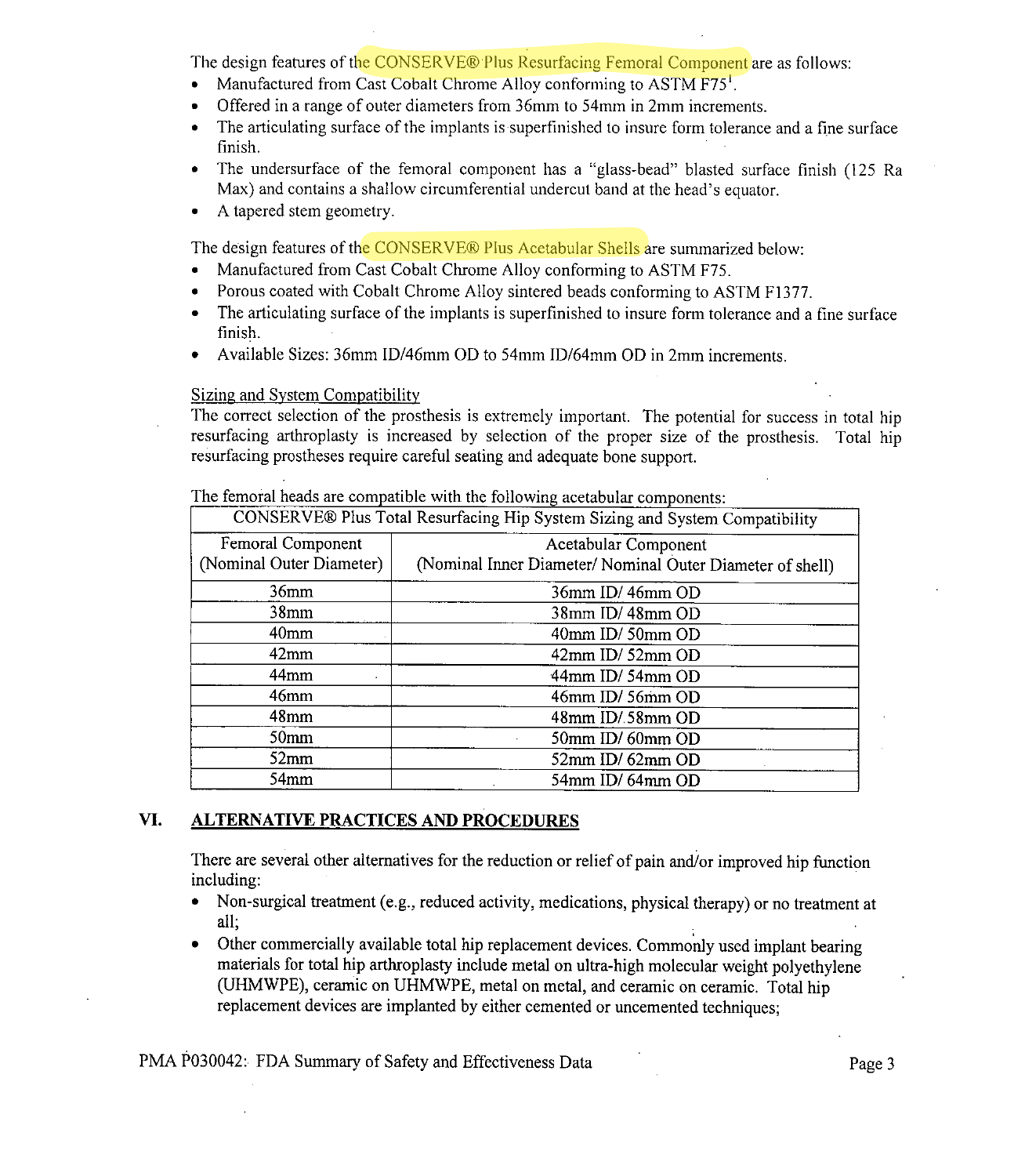|                                       | Pivotal                   |              |                                     |              |                                   |           |                             |                         |
|---------------------------------------|---------------------------|--------------|-------------------------------------|--------------|-----------------------------------|-----------|-----------------------------|-------------------------|
|                                       | Unilateral                |              |                                     |              |                                   |           |                             |                         |
|                                       | <b>Efficacy</b><br>Cohort |              | <b>Ceramic THR</b><br>Controls (C1) |              | <b>Metal THR</b><br>Controls (C2) |           | I vs.                       | I vs. $C2^2$            |
|                                       |                           |              |                                     |              |                                   |           | Cl <sup>1</sup><br>p-values | p-values                |
|                                       | (Original                 |              |                                     |              |                                   |           |                             |                         |
|                                       | Shell) (I)                |              |                                     |              |                                   |           |                             |                         |
| Number of procedures                  | 292                       |              | 341                                 |              | 322                               | t.        |                             |                         |
| Number of patients                    | 292                       |              | 341                                 |              | 322                               |           |                             |                         |
| Gender                                | $\mathbf n$               | %            | n                                   | $\%$         | $\mathbf{n}$                      | $\%$      | 0.046                       | 0.046                   |
|                                       |                           | 69.2%        |                                     | 61.6%        |                                   |           |                             |                         |
| Males                                 | 202<br>90                 |              | 210<br>131                          |              | 198<br>124                        | 61.5%     |                             |                         |
| Females                               |                           | 30.8%        |                                     | 38.4%        |                                   | 38.5%     |                             |                         |
| Age                                   | Mean                      | SD           | Mean                                | <b>SD</b>    | Mean                              | SD        | < 0.001                     | < 0.001                 |
| $\geq 65$                             | $\overline{13}$           | 45%          | 65                                  | 19.1%        | 66                                | 20.5%     |                             |                         |
| < 65                                  | 279                       | 95.5%        | 276                                 | 80.9%        | 256                               | 79.5%     |                             |                         |
| Males                                 | Mean                      | <b>SD</b>    | Mean                                | SD           | Mean                              | <b>SD</b> |                             |                         |
| Age at surgery (yrs)                  | 48.8                      | 9.6          | 52.5                                | 11.5         | 53.3                              | 11.9      | < 0.001                     | < 0.001                 |
| Body Mass Index ( $kg/m2$ )           | 28.1                      | 4.3          | 29.6                                | 5.8          | 30.1                              | 6.0       | 0.020                       | 0.001                   |
| Height (inches)                       | 70.3                      | 3.0          | 697                                 | 3.3          | 70.2                              | 3,3       | 0.433                       | 0.776                   |
| Weight (lbs)                          | 197.8                     | 32.9         | 204.2                               | 40.2         | 210.8                             | 42.9      | 0.171                       | 0.002                   |
| Females                               | Mean                      | <b>SD</b>    | Mean                                | <b>SD</b>    | Mean                              | <b>SD</b> |                             |                         |
| Age at surgery (yrs)                  | 48.9                      | 8.9          | 53.3                                | 13.0         | 53.7                              | 11.7      | 0.006                       | 0.001                   |
| Body Mass Index $(kg/m^2)$            | 27.1                      | 6.1          | 29.3                                | 8.1          | 29.0                              | 7.3       | 0.038                       | 0.050                   |
| Height (inches)                       | 65.1                      | 2.9          | 64.2                                | 3.5          | 64.4                              | 3.1       | 0.035                       | 0.125                   |
| Weight (lbs)                          | 163.1                     | 37.2         | 171.1                               | 43.2         | 171.0                             | 43.2      | 0.251                       | 0.281                   |
| <b>Diagnosis</b>                      | $\mathbf n$               | $\%$         | n                                   | $\%$         | $\mathbf n$                       | $\%$      | 0.157 <sup>4</sup>          | 0.363 <sup>4</sup>      |
| Osteo/degenerative arthritis          | 230                       | 78.8%        | 243                                 | 71.3%        | 243                               | 75.5%     |                             |                         |
| Avascular necrosis                    | 34                        | 11.6%        | 58                                  | 17.0%        | 53                                | 16.5%     |                             |                         |
| Traumatic arthritis                   | 13                        | 4.5%         | 21                                  | 6.2%         | 13                                | 4.0%      |                             |                         |
| Congenital hip dysplasia              | 15                        | 5.1%         | 19                                  | 5.6%         | 13                                | 4.0%      |                             |                         |
| Rheumatoid Arthritis                  | $\pmb{0}$                 | 0.0%         | 0                                   | 0.0%         | $\pmb{0}$                         | 0.0%      |                             |                         |
| <b>Health Related Quality of Life</b> | Mean                      | <b>SD</b>    | Mean                                | <b>SD</b>    | Mean                              | <b>SD</b> |                             |                         |
| $(SF-12)$<br>$SF-12 PCS Z-score3$     |                           |              |                                     |              |                                   |           |                             |                         |
| SF-12 MCS Z-score <sup>3</sup>        | $-1.82$<br>0.00           | 1.19<br>1.16 | $-1.88$<br>0.05                     | 1.09<br>1.18 | $-1.85$<br>$-0.01$                | 1.18      | 0.991                       | 0.924                   |
|                                       |                           |              |                                     |              |                                   | 1.10      | 0.877                       | 0.365                   |
| <b>Harris Hip Score</b>               | Mean                      | <b>SD</b>    | Mean                                | SD           | Mean                              | SD        |                             |                         |
| Harris Hip Total Score                | 49.4                      | 11.7         | 45.3                                | 12.8         | 47.6                              | 14.2      | < 0.0001                    | 0.026                   |
| Harris Pain Category <sup>6</sup>     | n                         | $\%$         | $\bf n$                             | %            | $\mathbf n$                       | $\%$      | $0.052^{5}$                 | $< 0.0001$ <sup>5</sup> |
| None/Ignores                          | 0                         | 0.0%         | 1                                   | 0.3%         | 5                                 | 1.6%      |                             |                         |
| Slight                                | 0                         | $0.0\%$      | 2                                   | 0.6%         | 10                                | 3.1%      |                             |                         |
| Mild                                  | 5                         | 1.7%         | 9                                   | 2.6%         | 11                                | 3.4%      |                             |                         |
| Moderate                              | 105                       | 36.1%        | 88                                  | 25.8%        | 90                                | 28.0%     |                             |                         |
| Marked                                | 175                       | 60.1%        | 229                                 | 67.2%        | 185                               | 57.6%     |                             |                         |
| <b>Totally disabled</b>               | 6                         | 2.1%         | 12                                  | 3.5%         | 20                                | 6.2%      |                             |                         |
|                                       | n                         | $\%$         | n                                   | $\%$         | n                                 | $\%$      |                             |                         |
| Any Previous Treatment                | 45                        | 15.4%        | 58                                  | 17.0%        | 46                                | 14.3%     | 0.587                       | 0.695                   |
| Other Joint Involvement               | 75                        | 25.7%        | 70                                  | 20.5%        | 86                                | 26.7%     | 0.124                       | 0.773                   |
| Any bone graft                        | 63                        | 21.6%        | 85                                  | 24.9%        | $77\,$                            | 23.9%     | 0.321                       | 0.491                   |

 $\mathbb{R}^2$ 

 $\bar{z}$ 

**Table 6:** Demographic Characteristics and Baseline Function in Pivotal Unilateral Efficacy Cohort (Original Shell) Patients and Unilateral Control Patients  $\ddot{\phantom{a}}$ 

PMA P030042: FDA Summary of Safety and Effectiveness Data Page 20

 $\lambda$ 

 $\mathcal{L}^{\text{max}}$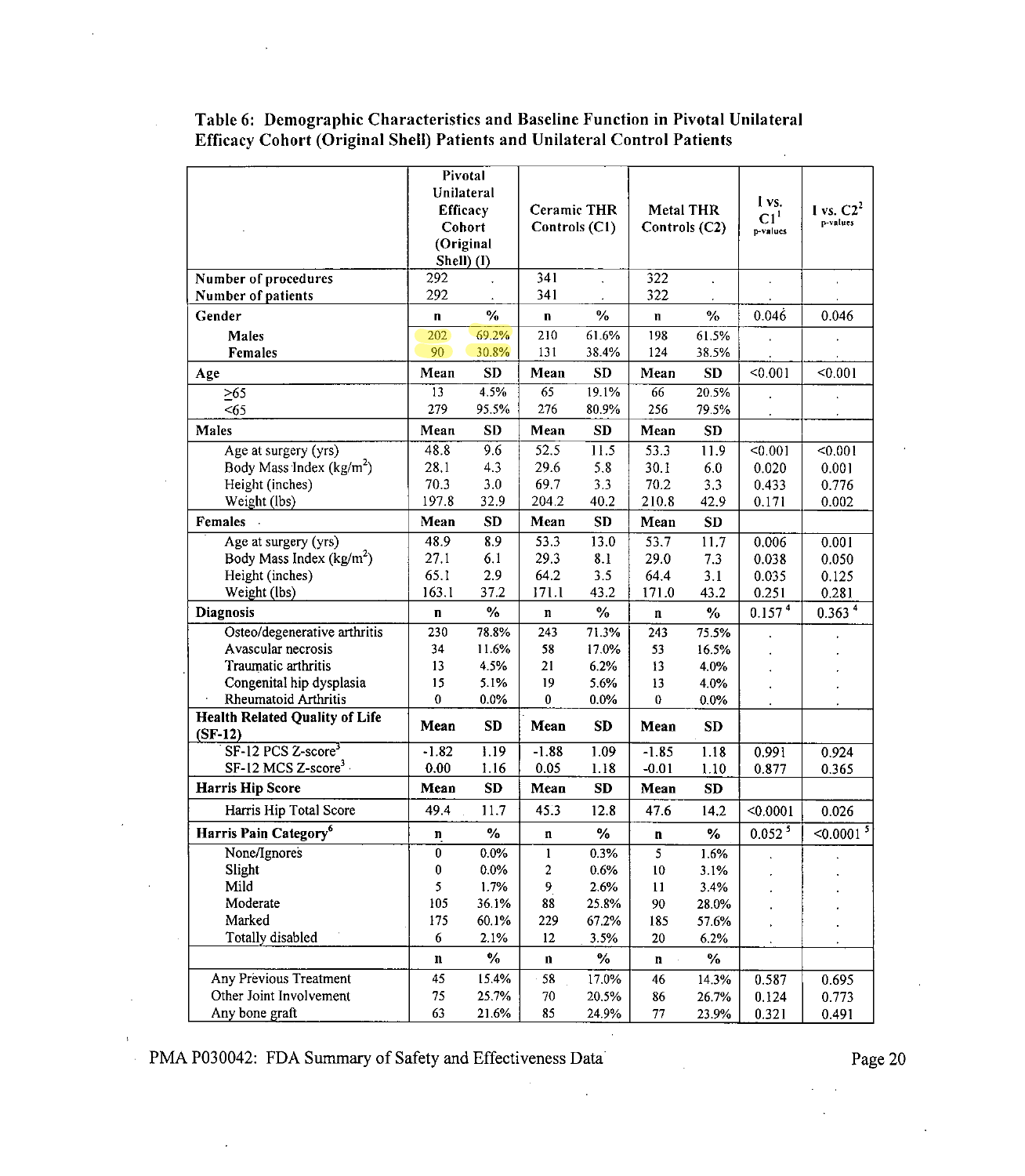|                                                                         |                 | <b>All Enrolled Unilateral</b><br>(Original Shell)<br>$n = 680$ | <b>Bilateral (Original Shell)</b><br>$n = 203$ |                  |                | <b>All Enrolled Audited</b><br>$n = 1366$ |
|-------------------------------------------------------------------------|-----------------|-----------------------------------------------------------------|------------------------------------------------|------------------|----------------|-------------------------------------------|
|                                                                         | $\mathbf N$     | $\frac{0}{6}$                                                   | ${\bf N}$                                      | $\frac{0}{0}$    | ${\bf N}$      | $\frac{0}{6}$                             |
| Number of procedures                                                    | 680             |                                                                 | 203                                            |                  | 1366           |                                           |
| Number of patients                                                      | 680             |                                                                 | 118                                            |                  | 1206           |                                           |
| Gender                                                                  | ${\bf N}$       | $\frac{0}{6}$                                                   | ${\bf N}$                                      | $\frac{6}{2}$    | $\mathbf N$    | $\%$                                      |
| <b>Males</b>                                                            | 484             | 71.2%                                                           | 153                                            | 75.4%            | 981            | 71.8%                                     |
| Females                                                                 | 196             | 28.8%                                                           | 50                                             | 24.6%            | 385            | 28.2%                                     |
| Age                                                                     | n               | $\frac{9}{6}$                                                   | $\mathbf n$                                    | $\%$             | $\mathbf n$    | $\frac{0}{10}$                            |
| $\geq 65$                                                               | $\overline{42}$ | 6.2%                                                            | $\overline{11}$                                | 5.4%             | 104            | 7.6%                                      |
| < 65                                                                    | 638             | 93.8%                                                           | 192                                            | 94.6%            | 1262           | 92.4%                                     |
| Males                                                                   | Mean            | <b>SD</b>                                                       | Mean                                           | <b>SD</b>        | Mean           | <b>SD</b>                                 |
| Age at surgery (yrs)                                                    | 50.1            | 9.9                                                             | 49 1                                           | 10.0             | 50.3           | 9.9                                       |
| Body Mass Index<br>(kg/m <sup>2</sup> )                                 | 28.1            | 4.2                                                             | 27.4                                           | 3.7              | 28.0           | 3.9                                       |
| Height (inches)                                                         | 70.4            | 2.7                                                             | 70.7                                           | 3.0              | 70.6           | 2.8                                       |
| Weight (lbs)                                                            | 198.6           | 32.9                                                            | 195.7                                          | 32.4             | 198.3          | 32.0                                      |
| Females                                                                 | Mean            | <b>SD</b>                                                       | Mean                                           | <b>SD</b>        | Mean           | <b>SD</b>                                 |
| Age at surgery (yrs)                                                    | 48.7            | 10.1                                                            | 45.3                                           | 8.5              | 49.6           | 10.7                                      |
| Body Mass Index<br>(kg/m <sup>2</sup> )                                 | 26.2            | 5.3                                                             | 27.3                                           | 6.5              | 26.4           | 5.4                                       |
| Height (inches)                                                         | 64.9            | 2.8                                                             | 65.6                                           | $\overline{3.6}$ | 65.2           | 3.0                                       |
| Weight (lbs)                                                            | 157.2           | 33.6                                                            | 166                                            | 37.2             | 159.8          | 34.1                                      |
| <b>Diagnosis</b>                                                        | n               | $\frac{0}{2}$                                                   | $\mathbf n$                                    | $\frac{0}{2}$    | $\mathbf n$    | $\frac{0}{6}$                             |
| Osteo/degenerative arthritis                                            | 519             | 76.3%                                                           | 159                                            | 78.3%            | 1054           | 77.2%                                     |
| Avascular necrosis                                                      | 70              | 10.3%                                                           | 28                                             | 13.8%            | 138            | 10.1%                                     |
| Traumatic arthritis<br>Congenital hip dysplasia                         | 31<br>41        | 4.6%<br>6.0%                                                    | $\bf{0}$                                       | 0.0%             | 39             | 2.9%                                      |
| Rheumatoid Arthritis                                                    | 19              | 2.8%                                                            | 16<br>$\bf{0}$                                 | 7.9%<br>0.0%     | 100<br>35      | 7.3%<br>2.6%                              |
| <b>Health Related Quality</b>                                           |                 |                                                                 |                                                |                  |                |                                           |
| of Life (SF-12)                                                         | Mean            | <b>SD</b>                                                       | Mean                                           | <b>SD</b>        | Mean           | <b>SD</b>                                 |
| SF-12 PCS Z-score                                                       | $-1.88$         | 1.16                                                            | $-2.21$                                        | 1.22             | $-1.92$        | 1.16                                      |
| SF-12 MCS Z-score                                                       | 0.15            | 1.10                                                            | 0.22                                           | 1.13             | 0.20           | 1.10                                      |
| <b>Harris Hip Score</b>                                                 | Mean            | SD                                                              | Mean                                           | SD               | Mean           | <b>SD</b>                                 |
| <b>Total Score</b>                                                      | 50.6            | 12.0                                                            | 49.6                                           | 12.9             | 50.7           | 11.9                                      |
| Harris Pain Category <sup>1</sup>                                       | n               | %                                                               | n                                              | $\%$             | n              | $\%$                                      |
| None/Ignores                                                            | 1               | 0.1%                                                            | I                                              | 0.5%             | $\overline{2}$ | 0.1%                                      |
| Slight                                                                  | 5               | 0.7%                                                            |                                                | 0.5%             | 7.             | 0.5%                                      |
| Mild<br>Moderate                                                        | 12              | 1.8%                                                            | 8                                              | 4.0%             | 36             | 2.6%                                      |
| Marked                                                                  | 267<br>377      | 39.4%                                                           | 70                                             | 34.7%            | 507            | 37.2%                                     |
| Totally disabled                                                        | 16              | 55.6%<br>2.4%                                                   | 112<br>10                                      | 55.4%<br>5.0%    | 781<br>29      | 57.3%                                     |
| <b>Any Previous Treatment</b>                                           | 96              | 14.1%                                                           | 10                                             |                  |                | 2.1%                                      |
| <b>Other Joint Involvement</b>                                          | 172             | 25.3%                                                           |                                                | 4.9%             | 167            | 12.2%                                     |
|                                                                         |                 |                                                                 | 170                                            | 83.7%            | 550            | 40.3%                                     |
| Any bone graft<br>Note:                                                 | 164             | 24.1%                                                           | 35                                             | 17.2%            | 281            | 20.6%                                     |
| Two patients were missing pain assessment in baseline Harris Hip Score. |                 |                                                                 |                                                |                  |                |                                           |

 $\bar{\mathcal{L}}$ 

 $\bar{z}$ 

## Table 7: Baseline and Demographic Characteristics for All Enrolled Unilateral (Original Shell), Bilateral (Original Shell), and All Enrolled Audited Cohorts

PMA P030042: FDA Summary of Safety and Effectiveness Data Page 22 Page 22 Page 22 Page 22 Page 22 Page 22 Page 22 Page 22 Page 22 Page 22 Page 22 Page 22 Page 22 Page 22 Page 22 Page 22 Page 22 Page 22 Page 22 Page 22 Page

 $\ddot{\phantom{a}}$ 

 $\bar{1}$ 

 $\ddot{\phantom{a}}$ 

 $\hat{\mathbf{r}}$ 

 $\sim$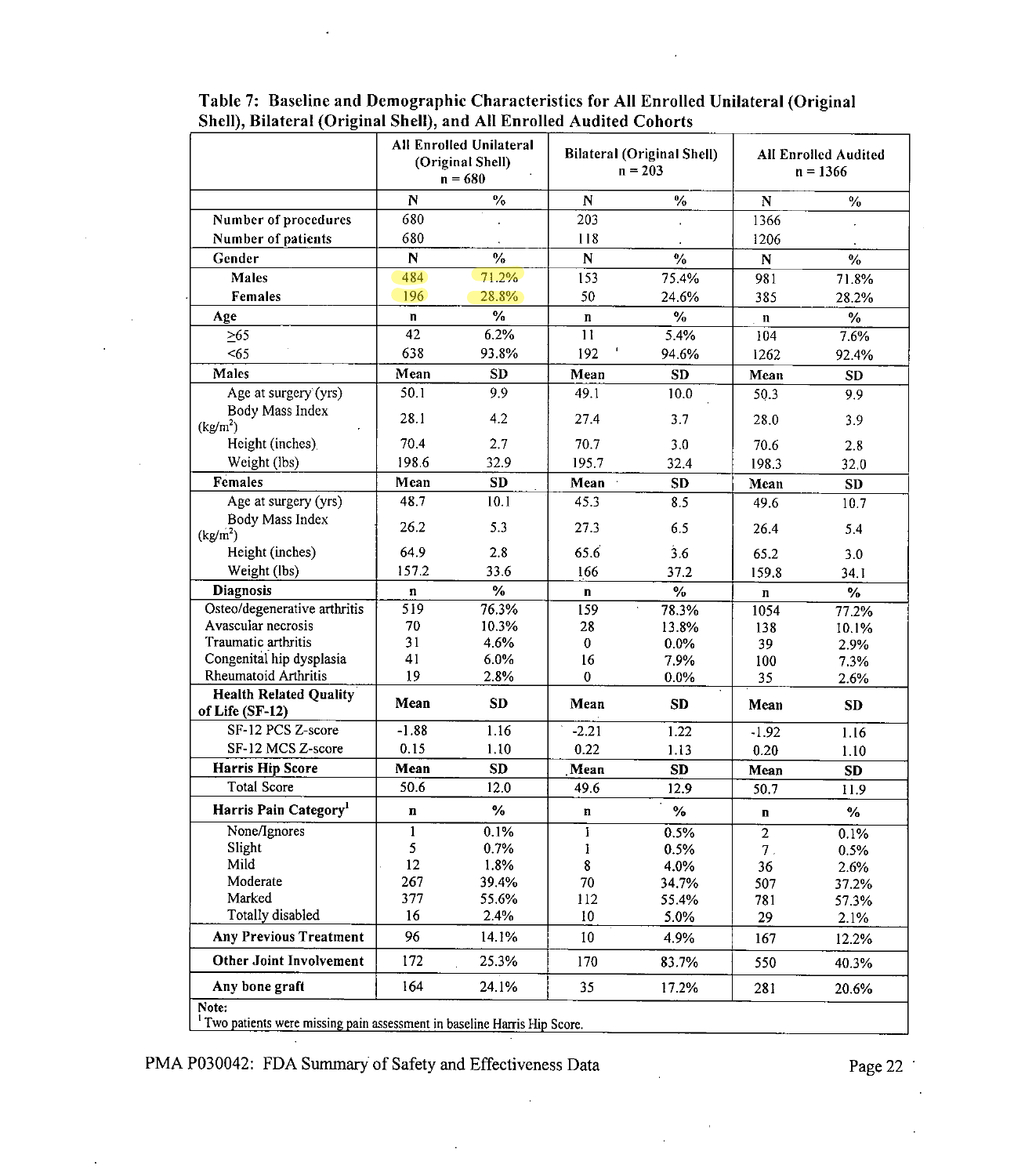Table 9: Risk of Revision in All Enrolled Unilateral (Original Shell), Pivotal Unilateral Efficacy Cohort (Original Shell), and Bilateral (Original Shell)

|                                                            |                   |                     |                     |                    | $110 \times 0110$  |                  |                          |
|------------------------------------------------------------|-------------------|---------------------|---------------------|--------------------|--------------------|------------------|--------------------------|
|                                                            |                   |                     |                     |                    | Pivotal            |                  |                          |
|                                                            |                   |                     |                     |                    | Unilateral         |                  |                          |
|                                                            |                   |                     | All Enrolled        | Pivotal            | Efficacy           |                  |                          |
|                                                            |                   |                     | Unilateral .        | Unilateral         | Cohort             |                  | <b>Bilateral</b>         |
|                                                            |                   | <b>All Enrolled</b> | (Original           | <b>Efficacy</b>    | (Original          |                  | (Original                |
|                                                            |                   | Unilateral          | Shell)<br>24+ month | Cohort'            | Shell)             | <b>Bilateral</b> | Shell)                   |
|                                                            |                   |                     |                     | (Original          | 24+ month          | (Original        | $24+$ month              |
|                                                            |                   | (Original Shell)    | follow-up           | Shell)             | follow-up          | Shell)           | follow-up                |
|                                                            | <b>Revisions</b>  | 36                  | 36                  | 19                 | 19                 | 11               | $\mathbf{u}$             |
|                                                            | N                 | 680                 | 540                 | 292                | 270                | 203              | 160                      |
|                                                            | %                 | 5.3                 | 6.7                 | 6.5                | 7.0                | 54               | 6.9                      |
| Female gender                                              | Female            | 7.7% (15/196)       | 9.0% (15/167)       | 11.1% (10/90)      | 11.5% (10/87)      | 16.0% (8/50)     | 18.2% (8/44)             |
|                                                            | Male              | 4.3% (21/484)       | 5.6% (21/373)       | 4.5% (9/202)       | 4.9% (9/183)       | 2.0% (3/153)     | $2.6\%$ ( $3/116$ )      |
| Non osteoarthritis DX                                      | AVN/RA+           | 8.7% (14/161)       | 11.1%<br>14/126)    | 6.5% (4/62)        | 7.0% (4/57)        | $9.1\%$ (4/44)   | 12.5% (4/32)             |
|                                                            | Osteoarthritis    | 4.2% (22/519)       | 5.3% (22/414)       | 6.5% (15/230)      | 7.0% (15/213)      | 4.4% (7/159)     | 5.5% (7/128)             |
| Baseline HHS < 43.6                                        | HHS<43.6          | 4.7% (8/169)        | $6.1\%$ ( $8/132$ ) | $5.1\%$ (4/78)     | 5.8% (4/69)        | $3.3\%$ (2/61)   | 4.3% (2/47)              |
| $(1st quartile)^2$                                         | $HHS > = 43.6$    | 5.4% (27/496)       | 6.8% (27/400)       | 71% (15/212)       | 7.5% (15/199)      | 6.7% (9/135)     | 8.1% (9/111)             |
|                                                            | Marked/Disabled   | 5.3% (21/393)       | 6.6% (21/319)       | $6.1\%$ (11/181)   | 6.6% (11/167)      | 3.3% (4/122)     | 4.3% (4/93)              |
| Baseline Pain >=Marked <sup>3</sup>                        | Other             | 5.3% (15/285)       | 6.8% (15/220)       | 7.3% (8/110)       | 7.8% (8/102)       | $8.8\%$ (7/80)   | 10.4% (7/67)             |
|                                                            | Prev Treatment    | 6.3% (6/96)         | 7.5% (6/80)         | 8.9% (4/45)        | 9.3% (4/43)        | 20.0% (2/10)     | 28.6% (2/7)              |
| <b>Any Previous Treatment</b>                              | none              | 5.1% (30/584)       | 6.5% (30/460)       | 6.1% (15/247)      | 6.6% (15/227)      | 4.7% (9/193)     | 5.9% (9/153)             |
|                                                            |                   |                     | $12.4\%$            |                    |                    |                  | $7.6%$ (                 |
| Other Joint Involvement                                    | Joint Involved    | 9.3% (16/172)       | 16/129)             | 93% (7/75)         | 10.1% (7/69)       | 5.9% (10/170)    | 10/132)                  |
|                                                            | none              | 3.9% (20/508)       | 4.9% (20/411)       | 5.5% (12/217)      | 6.0% (12/201)      | $3.0\%$ (1/33)   | 3.6% (1/28)              |
| Any Bone Graft                                             | <b>Bone Graft</b> | 4.3% (7/164)        | 5.4% (7/130)        | 7.9% (5/63)        | 8.6% (5/58)        | 2.9% (1/35)      | 3.3% (1/30)              |
|                                                            | none              | 5.6% (29/516)       | 7.1% (29/410)       | 6.1% (14/229)      | 6.6% (14/212)      | 6.0% (10/168)    | 7.7%<br>10/130)          |
| <b>Femoral Cysts</b>                                       | >1                | 4.0% (8/199)        | 4.7% (8/171)        | $3.4\%$ ( $3/89$ ) | $3.5\%$ ( $3/85$ ) | 12.0% (6/50)     | 14.3% (6/42)             |
| (Multiple vs not multiple)                                 | 0.1               | 5.8% (28/481)       | 7.6% (28/369)       | 7.9% (16/203)      | 8.6% (16/185)      | 3.3% (5/153)     | 4.2% (5/118)             |
|                                                            | Any               | 6.5% (10/153)       | 8.3% (10/120)       | 12.2% (9/74)       | 12.9% (9/70)       | $1.8\%$ (1/55)   | 2.2% (1/45)              |
| Femoral Cysts (Any vs none)                                |                   |                     |                     |                    |                    |                  | $8.7%$ (                 |
|                                                            | None              | 4.9% (26/527)       | 6.2% (26/420)       | 4.6% (10/218)      | 5.0% (10/200)      | 6.8% (10/148)    | 10/115)                  |
| 1st 60 procedures                                          | Within 1st 60     | 8.0% (28/350)       | 9.1% (28/308)       | 7.7% (18/234)      |                    |                  | $12.0%$ (                |
| at a specific site                                         | After 1st 60      | 2.4% (8/330)        | 3.4% (8/232)        | $1.7%$ (1/58)      | 8.2% (18/220)      | 11.0% (10/91)    | 10/83)                   |
|                                                            |                   |                     | 10.5%               |                    | $2.0\%$ (1/50)     | $0.9\%$ (1/112)  | $1.3\%$ (1/77)           |
| <b>Small Femoral Component</b>                             | < 44              | 9.0% (18/199)       | 18/171)             | 12.5% (12/96)      | 13.2% (12/91)      | 19.5% (8/41)     | 22.2% (8/36)             |
|                                                            | $>=14$            | 3.7% (18/481)       | 4.9% (18/369)       | 3.6% (7/196)       | 3.9% (7/179)       | 1.9% (3/162)     | 2.4% (3/124)             |
| Femoral Comp. Neck                                         | $<135^\circ$      | 4.8% (17/354)       | 5.4% (17/313)       | 6.3% (12/192)      | 6.6% (12/181)      | $5.1\%$ (5/99)   | $5.7%$ ( $5/87$ )        |
| angle< $135^{\circ4.5}$                                    | $>=135^{\circ}$   | 5.0% (16/318)       | 7.2% (16/223)       | 4.2% (4/96)        | 4.7% (4/86)        | 5.0% (5/100)     | 6.9% (5/72)              |
| Stem Neck angle<135 <sup>o4,5</sup>                        | $<135^\circ$      | 4.1% (10/246)       | 4.6% (10/216)       | $6.1\%$ (7/114)    | 6.5% (7/108)       | 4.4% (3/68)      | 5.1% (3/59)              |
|                                                            | $>=135^{\circ}$   | 5.4% (23/426)       | 7.2% (23/320)       | 5.2% (9/174)       | 5.7% (9/159)       | 5.3% (7/131)     | 7.0% (7/100)             |
| Too Horizontal Acetabular                                  | $<$ 30 $^{\circ}$ | 12.5% (5/40)        | 14.7% (5/34)        | 13.8% (4/29)       | 14.3% (4/28)       | 18.8% (3/16)     | 21.4% (3/14)             |
| Component<br>$(<30° \text{ vs not } <30°)^{4.6}$           | $not < 30^\circ$  | 4.4% (28/632)       | 5.6% (28/502)       | 4 6% (12/259)      |                    |                  |                          |
|                                                            |                   |                     |                     |                    | 5.0% (12/239)      | 3.8% (7/184)     | 4.8% (7/145)<br>$6.3%$ ( |
| <b>Too Vertical Acetabular</b><br>Component <sup>4,6</sup> | $>60^\circ$       | 4.9% (33/672)       | 6.2% (33/536)       | 5 6% (16/288)      | 6.0% (16/267)      | 5.0% (10/200)    | 10/159)                  |
|                                                            | not <60°          |                     |                     |                    |                    |                  |                          |

Stratified by All Procedures in Cohort and Only Procedures with At Least 24 Months Follow-up

**Note:** 

<sup>1,</sup> There were no Rheumatoid Arthritis patients included in the Pivotal Unilateral Efficacy Cohort (Original Shell).

2. There were no rencumatora Fruitrus patients included in the Frollan Official Efficacy Collori (Original Shell),<br><sup>2.</sup> Regarding Baseline HHS < 43.6 (1st Quartile): 15 evaluations in the All Enrolled Unilateral Cohort (Or Enrolled Unilateral Cohort (Original Shell) 24+ Month follow-up, 2 evaluations in the Pivotal Unilateral Efficacy Cohort (Original Shell), 2 evaluations in the Pivotal Unilateral Efficacy Cohort 24+ Month follow-up, 8 evaluations in the Bilateral Cohort (Original Shell) and 2 evaluations in the Bilateral Cohort (Original Shell) 24+ Month follow-up had an incomplete HHS evaluation at Baseline.

. Regarding Baseline Pain >/= Marked: 2 evaluations in the All Enrolled Unilateral Cohort (Original Shell), I evaluation in the All Enrolled Unilateral Cohort (Original Shell) 244 Month follow-up, 1 evaluation in the Pivotal Unilateral Efficacy Cohort (Original Shell), I evaluation in the Pivotal Unilateral Efficacy Cohort 24+ Month follow-up, and 1 evaluation in the Bilateral Cohort (Original Shell) had an incomplete Harris Hip Score Pain assessment at Baseline.

<sup>4</sup> Regarding Femoral Component Neck Angle, Stem Neck Angle, Too Horizontal Acetabular Component, and Too Vertical Acetabular Component: 8 evaluations in the All Enrolled Unilateral Cohort (Original Shell), 4 evaluations in the All Enrolled Unilateral Cohort (Original Shell) 24+ Month

## PMA P030042: FDA Summary of Safety and Effectiveness Data Page 27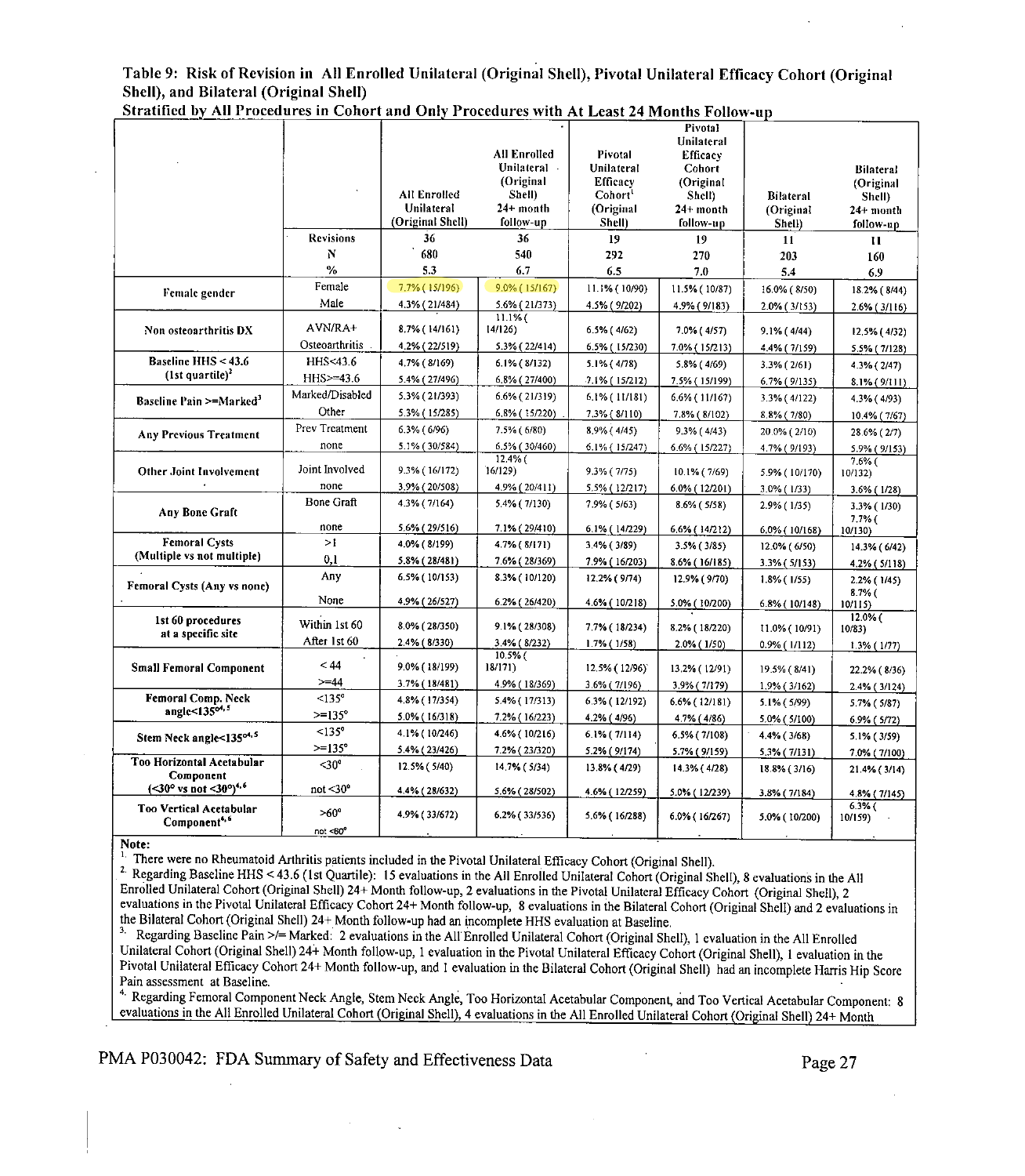follow-up, 4 evaluations in the Pivotal Unilateral Efficacy Cohort (Original Shell), 3 evaluations in the Pivotal Unilateral Efficacy Cohort 24+ Month follow-up did not have baseline post-operative radiographic evaluation performed.

 $2.4$  evaluations in the Bilateral Cohort (Original Shell) did not have Femoral neck or stem angle assessed at the baseline.

**6**  3 evaluations in the Bilateral Cohort (Original Shell) did not have Acetabular cup inclination assessed at the baseline.

Table 10 summarizes the Cox proportional hazards regression analyses for each variable assessed for the Pivotal Unilateral Efficacy (Original Shell), All Enrolled Unilateral (Original Shell) and Bilateral (Original Shell) cohorts. Variables were analyzed and deemed risk factors if the lower bound of the 95% confidence interval for the hazards ratio was  $\geq 1$ . On the basis of that statistical definition of risk factor, eight variables were deemed risk factors:

- $\bullet$ female gender,
- \* small femoral component ( $\leq$  44mm),
- $\bullet$ procedures within the surgeon's first 60 cases,
- \* diagnosis of avascular necrosis, traumatic arthritis, congenital hip dysplasia, or rheumatoid arthritis,
- \* any previous treatment to the hip,
- $\bullet$ multiple femoral cysts,
- $\bullet$ acetabular component position of  $\leq 30^{\circ}$ , and
- \* any other joint involvement.

### **Table 10:**

## **Cox Regression Hazard Ratios and 95% Confidence Intervals for Each Potential Revision Risk Factor Evaluated One-at-a-Time**

|                        |                  | <b>Pivotal Unilateral</b><br><b>Efficacy Cohort</b><br>(Original Shell) | <b>All Enrolled</b><br><b>Unilateral</b><br>(Original Shell) | <b>Bilateral</b><br>(Original Shell) |
|------------------------|------------------|-------------------------------------------------------------------------|--------------------------------------------------------------|--------------------------------------|
|                        | <b>Revisions</b> | 19                                                                      | 36                                                           | 11                                   |
|                        | $N =$ Overall    | 292                                                                     | 680                                                          | 203                                  |
|                        | $N =$ Month 24+  | 270                                                                     | 540                                                          | 160                                  |
|                        | %                | 7.0%                                                                    | 6.7%                                                         | 6.9%                                 |
| Female gender          | Hazard           | 2.24                                                                    | 1.63                                                         | 6.8                                  |
|                        | LB.              | 0.91                                                                    | 0.84                                                         |                                      |
|                        | UB               | 5.55                                                                    | 3.17                                                         |                                      |
| Non<br>osteoarthritis  | Hazard           | 0.77                                                                    |                                                              | 2.17                                 |
| <b>Diagnoses</b>       | LB               | 0.24                                                                    |                                                              | 0.63                                 |
|                        | UB               | 2.42                                                                    | 8                                                            | 7.45                                 |
| <b>Any Previous</b>    | Hazard           | 1.33                                                                    | 1.11                                                         |                                      |
| <b>Treatment</b>       | LB               | 0.44                                                                    | 0.46                                                         |                                      |
|                        | UB               | 4.04.                                                                   | 2.68                                                         | 6                                    |
| <b>Other Joint</b>     | Hazard           | 1.79                                                                    | 2.61                                                         | 2.19                                 |
| Involvement            | LB.              | 0.70                                                                    |                                                              | 0.28                                 |
|                        | <b>UB</b>        | 4.55                                                                    |                                                              | 17.15                                |
| <b>Femoral Cysts</b>   | Hazard           | 0.61                                                                    | 0.65                                                         | 3.43                                 |
| Multiple vs none       | LB.              | 0.16                                                                    | 0.30                                                         | 1405)                                |
|                        | UB.              | 2.37                                                                    | 1.43                                                         | 11:26                                |
| <b>Procedures done</b> | Hazard           | 3.68                                                                    | 2.60                                                         | 7.39                                 |

PMA P030042: FDA Summary of Safety and Effectiveness Data Page 28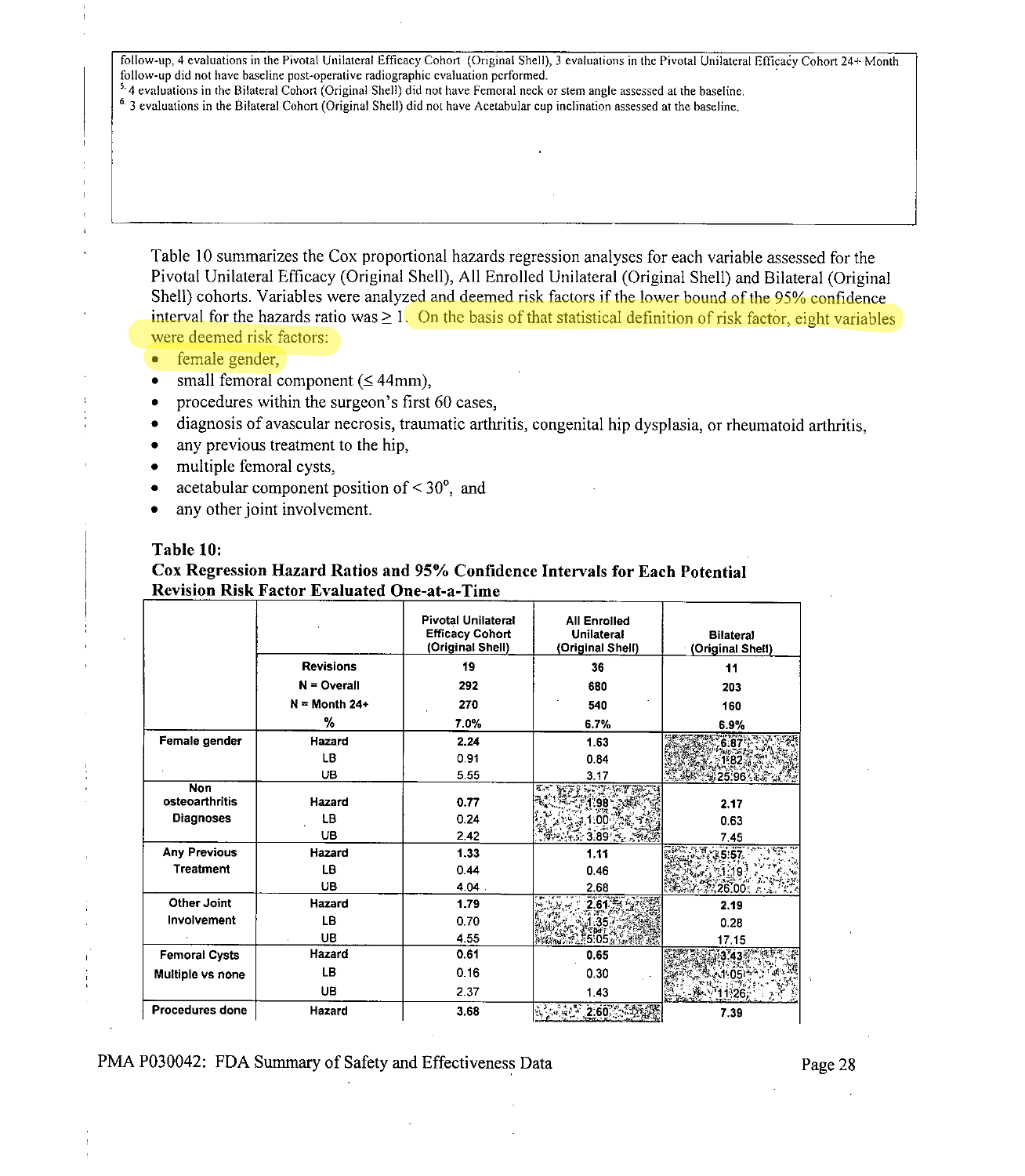#### *Metal Ions*

 $\mathbf{I}$ 

While concerns exist with regard to the local and systemic effects of metal ions, in the vast majority of patients there is no direct evidence linking metal-on-metal arthroplasty with long-term medical problems. A study performed on 25 patients with the CONSERVE® Plus Total Resurfacing Hip System was reported by Skipor, *el al.,* in, "Serum and urine metal levels in patients with metal-on-metal surface arthroplasty," *Mal Sci Mat Med* 13 (2002), p.1227-34.<sup>9</sup> Head sizes for these patients ranged from 38 to 52mm. Serum cobalt and chromium and urine chromium analysis revealed levels that do not differ widely from metal-on-metal values reported in the literature, although they are higher than other bearings. Mean serum cobalt and chromium at 12 months were 1.07 ( $+/-$  0.26) and 1.80 ( $+/-$  0.45) parts per billion (ppb), respectively. Mean urine chromium at 12 months was 2.21 (+/- 0.83) ppb. In summary, while ions will be higher in patients who receive metal-on-metal hip implants versus patients who receive other bearing surfaces (i.e., metal-onpolyethylene, ceramic-on-ceramic), in the vast majority of patients there has been no direct evidence demonstrating that elevated levels adversely effect health.

The Oxford research group presented their findings related to 115 cases in which 6 patients (5 female, 1 male) implanted with 9 hips (3 bilateral, 3 unilateral) presented with 9 pseudotumors and higher median serum cobalt and serum chromium ion levels as compared to those cases without pseudotumors. Moreover, two of these 9 pseudotumors exhibited signs of lymphocyte infiltration indicative of delayed hypersensitivity reaction (ALVAL). This led the authors to conclude that "an asymptomatic pseudotumour in patients with metal-on-metal hip resurfacing is associated with elevated serum cobalt and chromium ion levels, suggesting that abnormal wear may be the cause of pseudotumour. The precise mechanism is unclear and may be due to metal hypersensitivity reaction or toxic effects: "Metal Ion Levels In Asymptomatic Pseudotumours Associated With Metal-on-metal Hip Resurfacings." Kwon, et. al. Paper No. 44, *55th*  Annual Meeting of the Orthopaedic Research Society, Las Vegas, 2009.<sup>10</sup>

Appropriate information related to this matter has been included within the labeling.

#### **2. Effectiveness Results**

Effectiveness was evaluated primarily by the Composite Clinical Success (CCS) definition. Harris Hip Score, radiographic outcome, and Health Related Quality of Life (SF-12) Scores were also evaluated as a measure of effectiveness.

#### **Harris Hip Score**

 $\mathbf{i}$ 

As seen in Table 20, the mean Month 24+ Harris Hip Total score was 94.4 in the CONSERVE<sup>®</sup> Plus Pivotal Unilateral Efficacy cohort (Original Shell). This compares to 94.1 and 92.7 for patients in the TRANSCEND®Ceramic and Metal THR Unilateral Control cohorts, respectively.

Mean 24+ Harris Hip function score was 45.1, 44.4 and 43.4, for CONSERVE® Plus Pivotal Unilateral Efficacy (Original Shell), TRANSCEND® Ceramic, and TRANSCEND® Metal Unilateral control cohorts, respectively.

Mean 24+ Harris Hip Range of Motion (ROM) score was 4.82, 4.88, and 4.81 for the CONSERVE® Plus Pivotal Unilateral Efficacy (Original Shell), TRANSCEND® Ceramic, and TRANSCEND® Metal Unilateral control cohorts, respectively.

PMA P030042: FDA Summary of Safety and Effectiveness Data Page 41